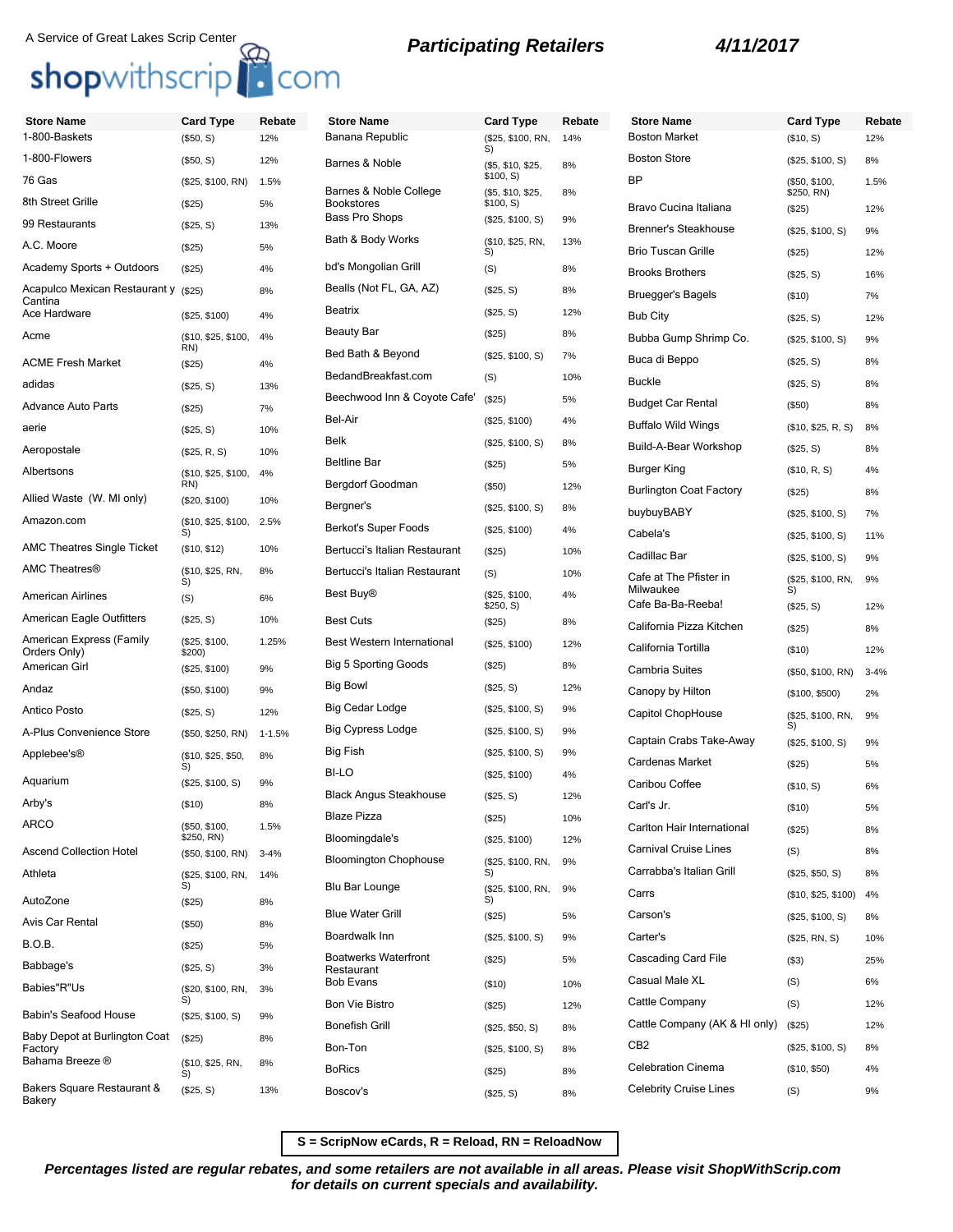## A Service of Great Lakes Scrip Center<br> **Shop**withscrip<br> **COM**

| <b>Store Name</b>               | <b>Card Type</b>        | Rebate   | <b>Store Name</b>                         | <b>Card Type</b>           | Rebate   | <b>Store Name</b>                                | <b>Card Type</b>    | Rebate     |
|---------------------------------|-------------------------|----------|-------------------------------------------|----------------------------|----------|--------------------------------------------------|---------------------|------------|
| Cenex                           | (\$25, \$100)           | 3%       | Copps (WI only)                           | (\$25, \$50, \$100,<br>RN) | 4%       | <b>Edwards Theatres Premiere</b><br>Movie Ticket | (\$10, S)           | 10%        |
| Central Market                  | (\$25, \$100)           | 2%       | Corner Bar                                | (\$25)                     | 5%       | <b>Eiffel Tower</b>                              | (\$25, S)           | 12%        |
| <b>Century Theatres</b>         | (\$25)                  | 4%       | Cottage Bar                               | (\$25)                     | 5%       | Einstein Bros. Bagels                            | (\$10)              | 10%        |
| Century Theatres Single Admit   | (\$9.50)                | 10%      | <b>Cousins Subs</b>                       | (\$10)                     | 9%       | El Paso Cantina                                  | (\$25)              | 8%         |
| Champs Sports                   | (\$25, S)               | 8%       | Crab House                                | (\$25, \$100, S)           | 9%       | El Pollo Loco                                    | (\$10)              | 6%         |
| Charley's Crab                  | (\$25, \$100, S)        | 9%       | Cracker Barrel                            | (\$10, \$25, S)            | 8%       | El Segundo Sol                                   | (\$25, S)           | 12%        |
| Chart House                     | (\$25, \$100, S)        | 9%       | <b>Crate and Barrel</b>                   | (\$25, \$100, S)           | 8%       | El Torito                                        | (\$25)              | 8%         |
| Cheesecake Factory              | (\$25, S)               | 5%       | Crazy 8                                   | (\$25, RN)                 | 13%      | El Torito Grill                                  | (\$25)              | 8%         |
| Chef'd                          | (S)                     | 10%      | Crazy Horse Steak House                   | (\$25)                     | 5%       | Elder-Beerman                                    | (\$25, \$100, S)    | 8%         |
| Cheryl's Cookies                | (\$50, S)               | 12%      | <b>Crew Cuts</b>                          | (\$25)                     | 13%      | <b>Electronics Boutique</b>                      | (\$25, S)           | 3%         |
| Chevron                         | (\$50, \$100,<br>\$250) | 1%       | Cub Foods (Not OH)                        | (\$10, \$25, \$100,        | 4%       | <b>Embassy Suites by Hilton</b>                  | (\$100, \$500)      | 2%         |
| Chevy's Fresh Mex               | (\$25)                  | 8%       | Curio A Collection By Hilton              | RN)<br>(\$100, \$500)      | 2%       | Everest                                          | (\$25, S)           | 12%        |
| Children's Place                | (\$25, S)               | 12%      | CVS Pharmacy®                             | (\$10, \$25, \$100,        | 6%       | <b>Express</b>                                   | (\$25, S)           | 10%        |
| Chili's Grill & Bar             | (\$25, \$50, S)         | 11%      | D&W Fresh Market                          | RN, S                      |          | <b>Express for Men</b>                           | (\$25, S)           | 10%        |
| Chipotle Mexican Grill          | (\$10, S)               | 10%      |                                           | (\$25, \$100)              | 2%       | Exxon                                            | (\$50, \$250, RN)   | $1 - 1.5%$ |
| Choice Hotels                   | (\$50, \$100, RN)       | $3 - 4%$ | D&W Quick Stop                            | (\$25, \$100)              | 2%       | <b>EZ GO Stores</b>                              | (\$50)              | 5%         |
| Chop House Brewery              | (\$25)                  | 6%       | Dairy Queen                               | (\$10)                     | 3%       | <b>Fairmont Hotels</b>                           | (\$100)             | 9%         |
| <b>Christmas Tree Shops</b>     | (\$25, \$100, S)        | 7%       | D'Angelo Grilled Sandwiches               | (\$10)                     | 10%      | <b>Fairway Market</b>                            | (\$25, \$100, RN)   | 4%         |
| Chuck E. Cheese                 | (\$10)                  | 8%       | Darden <sup>®</sup> Restaurants           | (\$10, \$25, RN,<br>S)     | 8%       | <b>Family Express</b>                            | (\$25, \$100)       | 4%         |
| CineArts                        | (\$25)                  | 4%       | Dave & Buster's                           | (\$25, S)                  | 13%      | <b>Family Fare Quick Stop</b>                    | (\$25, \$100)       | 2%         |
| CineArts Single Admit           | (\$9.50)                | 10%      | Del Taco                                  | (\$10)                     | 7%       | <b>Family Fare Supermarket</b>                   | (\$25, \$100)       | 2%         |
| Cinema Carousel                 | (\$10, \$50)            | 4%       | Dell Computer                             | (\$100, S)                 | 4%       | <b>Family Video</b>                              | (\$10)              | 12%        |
| <b>Cinemark Theatres</b>        | (\$25)                  | 4%       | Delta Air Lines                           | (\$250, \$1000, S)         | 4%       | Famous Footwear                                  | (\$25)              | 8%         |
| <b>Cinemark Theatres Single</b> | (\$9.50)                | 10%      | Dennis Uniform                            | (\$20)                     | 5%       | Famous Hair                                      | (\$25)              | 8%         |
| Admit<br>Cinemark Tinseltown    | (\$25)                  | 4%       | Denny's                                   | (\$10)                     | 7%       | Fandango                                         | (\$25, S)           | 4%         |
| Cinemark Tinseltown Single      | (\$9.50)                | 10%      | Di Pescara                                | (\$25, S)                  | 12%      | Fannie May Candies                               | (\$10)              | 25%        |
| Admit<br>Cineplex Odeon         | (\$10, \$25, RN,<br>S)  | 8%       | Dick's Sporting Goods                     | (\$25, \$100)              | 8%       | Farm Fresh Food & Pharmacy                       | (\$10, \$25, \$100, | 4%         |
|                                 |                         |          | Dierbergs                                 | (\$25, \$100)              | 2.5%     | (VA and NC only)<br>Fazoli's                     | RN)<br>(\$25)       | 7%         |
| Cineplex Odeon Single Ticket    | (\$10, \$12)            | 10%      | Dillard's                                 | (\$25, \$100)              | 9%       | Festival Foods (MN)                              | (\$25, \$50)        | 4%         |
| Circle K                        | (\$25, \$100)           | 1.5%     | Dining Concepts (MI only)                 | (\$25)                     | 5%       | Field & Stream                                   | (\$25, \$100)       | 8%         |
| CityVu Bistro                   | (\$25)                  | 5%       | Discover <sup>®</sup> Universal Gift Card | (\$50, \$100,<br>\$250)    | 1.25%    | <b>Fiesta Salons</b>                             | (\$25)              | 8%         |
| Claim Jumper                    | (\$25, \$100, S)        | 9%       | Disney                                    | (\$25, \$100,              | 2%       | Finish Line                                      | (\$25)              | 10%        |
| Claire's                        | (\$10)                  | 9%       | Domino's                                  | \$1000)<br>(\$10, RN, S)   | 8%       | <b>First Choice Haircutters</b>                  | (\$25)              | 8%         |
| <b>Clarion Hotels</b>           | (\$50, \$100, RN)       | $3 - 4%$ | Don & Charlie's Steakhouse                | (\$25, S)                  | 12%      | <b>Fish Tales</b>                                | (\$25, \$100, S)    | 9%         |
| Clear Lounge                    | (\$25, \$100, RN,<br>S) | 9%       | Double Tree By Hilton                     | (\$100, \$500)             | 2%       | <b>Fisherman's Wharf</b>                         | (\$25, \$100, S)    | 9%         |
| Clementine's                    | (\$25)                  | 5%       | Downtown Aquarium                         | (\$25, \$100, S)           | 9%       | <b>Flat River Grill</b>                          | (\$25)              | 5%         |
| Clementine's Too                | (\$25)                  | 5%       | Dressbarn                                 | (\$25)                     | 8%       | Fleming's Prime Steakhouse                       | (\$25, \$50, S)     | 8%         |
| Coffee Bean & Tea Leaf          | (\$25, RN, S)           | 9%       | Dunham's Sports                           |                            | 8%       | <b>Flying Dutchman</b>                           | (\$25, \$100, S)    | 9%         |
| <b>Cold Stone Creamery</b>      | (\$10, S)               | 8%       | Dunkin' Donuts                            | (\$25)                     |          | Food Dynasty                                     | (\$50)              | 4%         |
| Columbia Sportswear             | (\$50, S)               | 12%      | Eat'n Park                                | (\$10, \$25, S)            | 2.5-3%   | Food Lion                                        | (\$25, \$100)       | 3%         |
| Comfort Inn                     | (\$50, \$100, RN)       | $3 - 4%$ | <b>EB Games</b>                           | (\$10, \$25, R)            | 10%      | Food Maxx                                        | (\$25, \$100)       | 2%         |
| <b>Comfort Suites</b>           | (\$50, \$100, RN)       | $3 - 4%$ |                                           | (\$25, S)                  | 3%       | Food Universe Marketplace                        |                     |            |
| <b>Community Canteen</b>        | (\$25, S)               | 12%      | eBay                                      | (S)                        | 3%       | Foodease                                         | (\$50)              | 4%         |
| Conrad Hotels & Resorts         | (\$100, \$500)          | 2%       | EBX                                       | (\$25, S)                  | 3%       | foodlife                                         | (\$25, S)           | 12%        |
| <b>Container Store</b>          | (\$25, \$100, S)        | 9%       | Econo Lodge                               | (\$50, \$100, RN)          | $3 - 4%$ |                                                  | (\$25, S)           | 12%        |
|                                 |                         |          | <b>Edwards Theatres</b>                   | (\$10, \$25, S)            | 8%       | Foot Locker                                      | (\$25, S)           | 8%         |

**S = ScripNow eCards, R = Reload, RN = ReloadNow**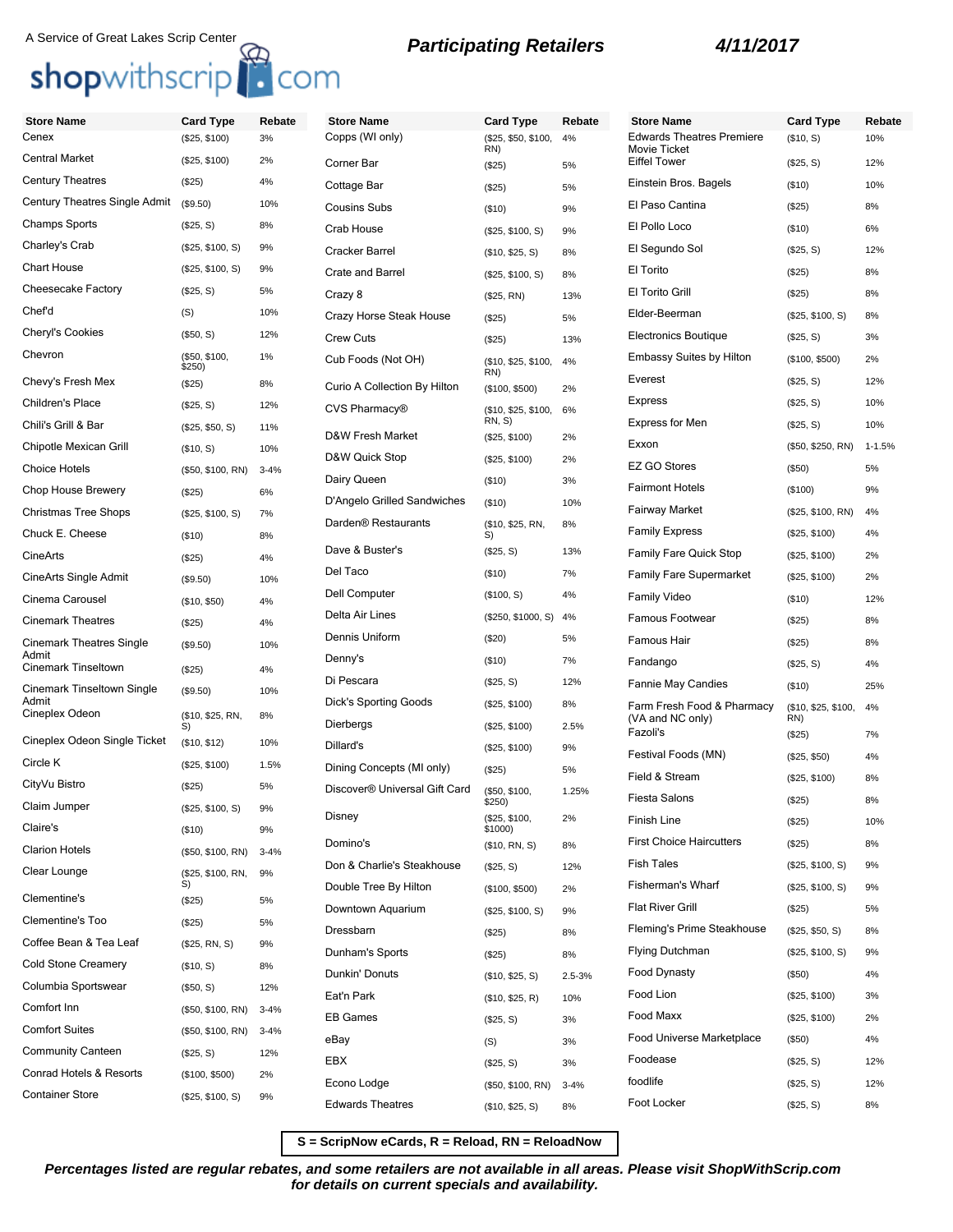# A Service of Great Lakes Scrip Center<br> **Shop**withscrip<sup>1</sup> **COM**<br> **Shopwithscrip**<br> **A COM**

| <b>Store Name</b>                                 | <b>Card Type</b>        | Rebate | <b>Store Name</b>                                                          |
|---------------------------------------------------|-------------------------|--------|----------------------------------------------------------------------------|
| <b>Footaction USA</b>                             | (\$25, S)               | 8%     | <b>HairMasters</b>                                                         |
| <b>Forest Hills Foods</b>                         | (\$25, \$100)           | 2%     | <b>Hallmark</b>                                                            |
| Fossil                                            | (S)                     | 12%    | Hampton by Hilton                                                          |
| Four Points by Sheraton<br>(Chicago, IL only)     | (\$25, \$100, RN,<br>S) | 9%     | Hardee's                                                                   |
| Frankie's 5th Floor Pizzeria                      | (\$25, S)               | 12%    | Harlow's                                                                   |
| Frankie's Scaloppine                              | (\$25, S)               | 12%    | Harmon Face Values                                                         |
| <b>Fruit Bouguets</b>                             | (\$50, S)               | 12%    | Harry & David                                                              |
| <b>Fuddruckers</b>                                | (\$25)                  | 8%     | Harry London Chocolates                                                    |
| Funcoland                                         | (\$25, S)               | 3%     | Harveys Supermarkets                                                       |
| <b>Funset Boulevard</b>                           | (\$25, \$100, RN,       | 9%     | <b>HeadStart Hair Care</b>                                                 |
| GameStop                                          | S)<br>(\$25, S)         | 3%     | Hearty Platter Cafe &<br>Restaurant                                        |
| Gandy Dancer                                      | (\$25, \$100, S)        | 9%     | <b>HEB</b>                                                                 |
| Gap                                               | (\$25, \$100, RN,       | 14%    | Herberger's                                                                |
|                                                   | S)                      |        | Hilton                                                                     |
| <b>Gap Factory</b>                                | (\$25, \$100, RN,<br>S) | 14%    | Hilton Galveston Island Res                                                |
| Geneva ChopHouse                                  | (\$25, \$100, RN,<br>S) | 9%     | Hilton Garden Inn                                                          |
| GetGo                                             | (\$25, \$100)           | 4%     | <b>Hilton Grand Vacations</b>                                              |
| Giant Eagle                                       | (\$25, \$100)           | 4%     | Hilton Madison Monona Te                                                   |
| <b>Giant Food Stores</b>                          | (\$25, \$50, \$100)     | 4%     | <b>Hilton Milwaukee City Cent</b>                                          |
| <b>Giant Foods</b>                                | (\$25, \$50, \$100)     | 4%     | Hilton Minneapolis/Bloomin                                                 |
| Gift Card Wrapper - 10 Pack                       | $($ \$2)                | 10%    |                                                                            |
| Gilt.com                                          | (S)                     | 8%     | Holiday Hair                                                               |
| Global Hotel Card powered by<br><b>EAN Hotels</b> | (S)                     | 10%    | Holiday Inn on the Beach-<br>Galveston, TX<br><b>Holiday Stationstores</b> |
| <b>GNC</b>                                        | (\$25)                  | 8%     | Home 2 Suites by Hilton                                                    |
| Go Play Golf                                      | (S)                     | 9%     | <b>HomeGoods</b>                                                           |
| Golden Nugget                                     | (\$25, \$100, S)        | 9%     | Homewood Suites by Hiltor                                                  |
| Golf Galaxy                                       | (\$25, \$100)           | 8%     | Honey Baked Ham                                                            |
| Goodcents Deli Fresh Subs                         | (\$10, RN, S)           | 12%    | Horchow                                                                    |
| <b>Goodrich Quality Theaters</b>                  | $($ \$10)               | 4%     | Hornbacher's (MN and ND                                                    |
| Goody's                                           | (\$25, S)               | 8%     | <b>Hotel Phillips</b>                                                      |
| Gordon Food Service Store                         | (\$25, \$100, RN,<br>S) | 4%     |                                                                            |
| Grand Cafe in Lake Geneva                         | (\$25, \$100, RN,<br>S) | 9%     | Hotels.com                                                                 |
| <b>Grand Concourse</b>                            | (\$25, \$100, S)        | 9%     | Houlihan's                                                                 |
| <b>Grand Geneva Resort</b>                        | (\$25, \$100, RN,       | 9%     | <b>HUB 51</b>                                                              |
| <b>Grand Hyatt</b>                                | S)<br>(\$50, \$100)     | 9%     | Hudsonville Grille                                                         |
| <b>Great Clips</b>                                | (\$25)                  | 8%     | Hulu Plus                                                                  |
| <b>Great Harvest Bread</b>                        | (\$10)                  | 6%     | <b>Hyatt Hotels</b>                                                        |
| Grotto                                            | (\$25, \$100, S)        | 9%     | <b>Hyatt House</b>                                                         |
| Groupon.com                                       | (\$25, S)               | 7%     | <b>Hyatt Place</b>                                                         |
| <b>Guitar Center</b>                              | (\$25, S)               | 4%     | <b>Hyatt Regency</b>                                                       |
| Gulf Oil                                          | (\$25)                  | 1.5%   | Icing                                                                      |
| Gymboree                                          | (\$25, RN)              | 13%    | <b>IHOP</b>                                                                |
| Hair by Stewarts                                  | $(\$25)$                | 8%     | Inn at Hawks Head                                                          |
| Hair Plus                                         | $(\$25)$                | 8%     | Inn at the Ballpark                                                        |
|                                                   |                         |        |                                                                            |

| <b>Store Name</b>                                 | Card Type                            | Rebate   |
|---------------------------------------------------|--------------------------------------|----------|
| HairMasters                                       | (\$25)                               | 8%       |
| Hallmark                                          | (\$25, RN, S)                        | 4%       |
| Hampton by Hilton                                 | (\$100, \$500)                       | 2%       |
| Hardee's                                          | (\$10)                               | 5%       |
| Harlow's                                          | (\$25, \$100, S)                     | 9%       |
| Harmon Face Values                                | (\$25, \$100, S)                     | 7%       |
| Harry & David                                     | (\$50, S)                            | 12%      |
| Harry London Chocolates                           | (\$50, S)                            | 12%      |
| Harveys Supermarkets                              | (\$25, \$100)                        | 4%       |
| <b>HeadStart Hair Care</b>                        | (\$25)                               | 8%       |
| Hearty Platter Cafe &<br>Restaurant<br>HEB        | (\$25, \$50, \$100)<br>(\$25, \$100) | 4%<br>2% |
| Herberger's                                       |                                      |          |
| Hilton                                            | (\$25, \$100, S)                     | 8%       |
|                                                   | (\$100, \$500)                       | 2%       |
| Hilton Galveston Island Resort                    | (\$25, \$100, S)                     | 9%       |
| Hilton Garden Inn                                 | (\$100, \$500)                       | 2%       |
| <b>Hilton Grand Vacations</b>                     | (\$100, \$500)                       | 2%       |
| Hilton Madison Monona Terrace (\$25, \$100, RN,   | S)                                   | 9%       |
| Hilton Milwaukee City Center                      | (\$25, \$100, RN,<br>S)              | 9%       |
| Hilton Minneapolis/Bloomington                    | (\$25, \$100, RN,<br>S)              | 9%       |
| Holiday Hair                                      | (\$25)                               | 8%       |
| Holiday Inn on the Beach-<br>Galveston, TX        | (\$25, \$100, S)                     | 9%       |
| <b>Holiday Stationstores</b>                      | (\$25, \$100)                        | 4%       |
| Home 2 Suites by Hilton                           | (\$100, \$500)                       | 2%       |
| HomeGoods                                         | (\$25, \$100, S)                     | 7%       |
| Homewood Suites by Hilton                         | (\$100, \$500)                       | 2%       |
| Honey Baked Ham                                   | (\$25)                               | 12%      |
| Horchow                                           | (\$50)                               | 12%      |
| Hornbacher's (MN and ND only) (\$10, \$25, \$100, | RN)                                  | 4%       |
| Hotel Phillips                                    | (\$25, \$100, RN,                    | 9%       |
| Hotels.com                                        | (\$100, \$250, S)                    | 6%       |
| Houlihan's                                        | (\$25)                               | 8%       |
| HUB 51                                            | (\$25, S)                            | 12%      |
| Hudsonville Grille                                | (\$25)                               | 5%       |
| Hulu Plus                                         | (S)                                  | 6%       |
| <b>Hyatt Hotels</b>                               | (\$50, \$100, S)                     | 9%       |
| <b>Hyatt House</b>                                | (\$50, \$100)                        | 9%       |
| <b>Hyatt Place</b>                                | (\$50, \$100)                        | 9%       |
| <b>Hyatt Regency</b>                              | (\$50, \$100)                        | 9%       |
| Icing                                             | (\$10)                               | 9%       |
| IHOP                                              | (\$10, \$25, S)                      | 8%       |
| Inn at Hawks Head                                 | (\$25)                               | 5%       |
| Inn at the Ballpark                               | (\$25, \$100, S)                     | 9%       |
|                                                   |                                      |          |

| <b>Store Name</b>                                | <b>Card Type</b>           | Rebate |
|--------------------------------------------------|----------------------------|--------|
| InterContinental Milwaukee                       | (\$25, \$100, RN,<br>S)    | 9%     |
| Irving Oil                                       | $($ \$50)                  | 2%     |
| Islamorada Fish Company                          | (\$25, \$100, S)           | 9%     |
| Islands                                          | $(\$25)$                   | 8%     |
| iTunes®                                          | (\$15, \$25, S)            | 5%     |
| J. Crew                                          | (\$25)                     | 13%    |
| Jack in the Box                                  | $($ \$10)                  | 4%     |
| James Street Inn                                 | (S25)                      | 5%     |
| jcpenney                                         | (\$25, \$100, RN,<br>S)    | 5%     |
| Jean Louis David                                 | (\$25)                     | 8%     |
| Jewel Osco                                       | (\$10, \$25, \$100,<br>RN) | 4%     |
| Jiffy Lube                                       | (\$30, RN, S)              | 8%     |
| Jo-Ann Fabric and Craft Stores                   | (\$25)                     | 6%     |
| Joe's Seafood Prime Steak &<br><b>Stone Crab</b> | (\$25, S)                  | 12%    |
| Jos. A. Bank                                     | (\$25)                     | 10%    |
| Journeys                                         | (\$25)                     | 10%    |
| Journeys Kidz                                    | (\$25)                     | 10%    |
| Kemah Boardwalk                                  | (\$25, \$100, S)           | 9%     |
| Key Food                                         | $($ \$50)                  | 4%     |
| Key Food Marketplace                             | $(\$50)$                   | 4%     |
| Key Fresh & Natural                              | $($ \$50)                  | 4%     |
| Kids Foot Locker                                 | $(\$25, S)$                | 8%     |
| Kil@Wat                                          | (\$25, \$100, RN,<br>S)    | 9%     |
| King Kullen                                      | $($ \$50)                  | 4%     |
| Kirby House                                      | (\$25)                     | 5%     |
| Kmart                                            | (\$25, \$50, S)            | 4%     |
| Kohl's                                           | (\$25, \$100, S)           | 4%     |
| Krispy Kreme Doughnuts®                          | (\$10, S)                  | 8%     |
| Kwik Star                                        | (\$25, \$50, \$100)        | 4%     |
| Kwik Trip                                        | (\$25, \$50, \$100)        | 4%     |
| L. Woods Tap & Pine Lodge                        | (\$25, S)                  | 12%    |
| L.L.Bean                                         | (\$25, \$100, S)           | 16%    |
| L2O                                              | (\$25, S)                  | 12%    |
| La Griglia                                       | (\$25, \$100, S)           | 9%     |
| Lady Foot Locker                                 | (\$25, S)                  | 8%     |
| Land of Nod                                      | (\$25, \$100, S)           | 8%     |
| Landry's Seafood                                 | (\$25, \$100, S)           | 9%     |
| Landry's, Inc.                                   | (\$25, \$100, S)           | 9%     |
| Lands' End                                       | (\$25, \$100, S)           | 16%    |
| Lands' End Kids                                  | (\$25, \$100, S)           | 16%    |
| Lands' End School                                | (\$25, \$100, S)           | 16%    |
| Lane Bryant                                      | (\$25)                     | 8%     |
| Legal Sea Foods                                  | (\$25, S)                  | 13%    |
| Lettuce Entertain You                            | (\$25, S)                  | 12%    |
| Restaurants                                      |                            |        |

**S = ScripNow eCards, R = Reload, RN = ReloadNow**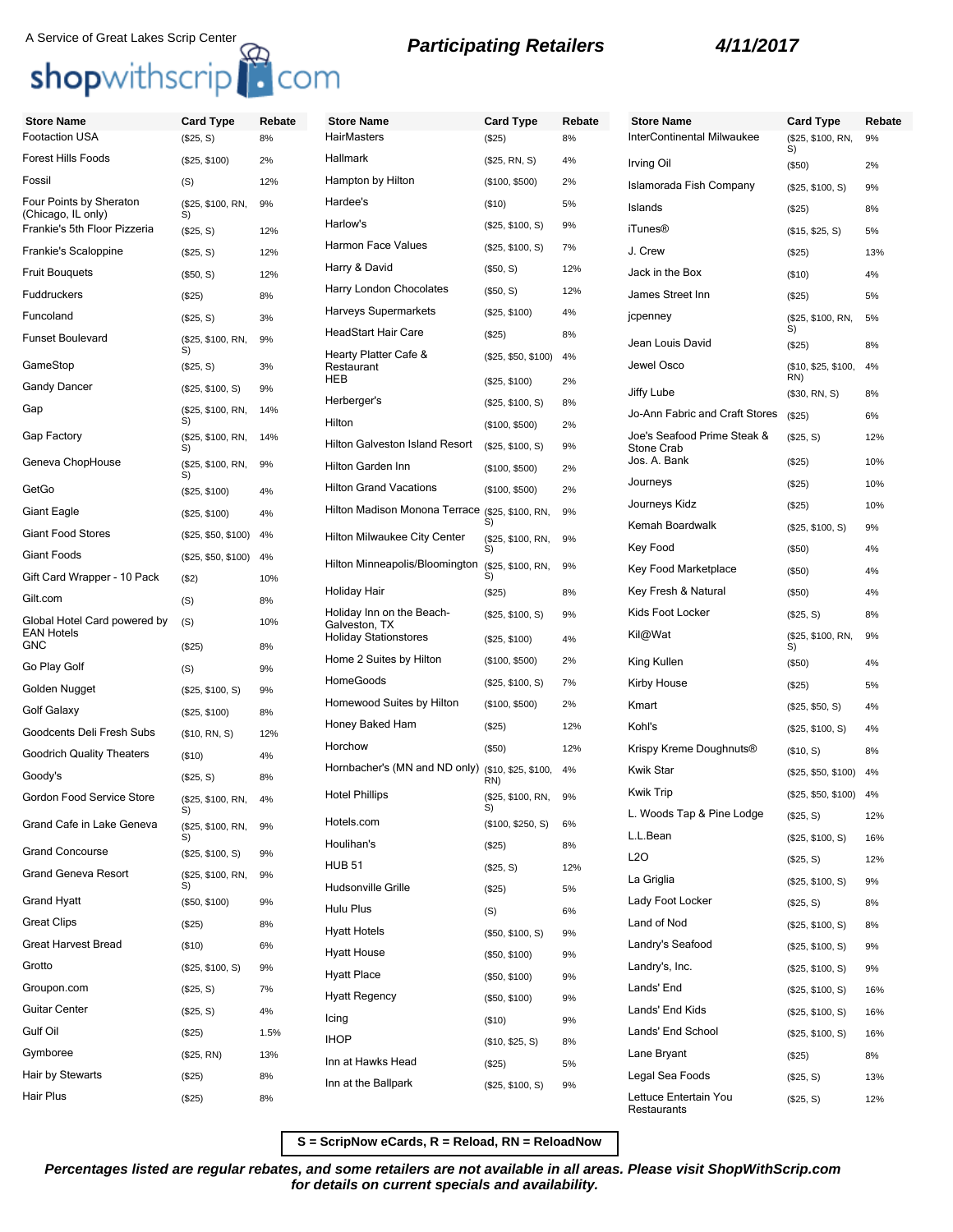## A Service of Great Lakes Scrip Center<br> **Shop**withscrip<br> **COM**

| <b>Store Name</b>                        | Card Type                             | Rebate   | <b>Store Name</b>                          | <b>Card Type</b>              | Rebate     | <b>Store Name</b>                             | <b>Card Type</b>          | Rebate    |
|------------------------------------------|---------------------------------------|----------|--------------------------------------------|-------------------------------|------------|-----------------------------------------------|---------------------------|-----------|
| Little Caesar's Pizza                    | (\$20)                                | 8%       | Michaels                                   | (\$25)                        | 4%         | Panda Express                                 | (\$25)                    | 8%        |
| Loews Cineplex                           | (\$10, \$25, RN,<br>S)                | 8%       | Miller Time Pub                            | (\$25, \$100, RN,<br>S)       | 9%         | Panera Bread                                  | (\$10, \$25, S)           | 8%        |
| Loews Cineplex Single Ticket             | (\$10, \$12)                          | 10%      | Mills Fleet Farm                           | (\$25, \$100)                 | 3.5%       | Panopoulos Salons                             | (\$25)                    | 8%        |
| Logan's Roadhouse                        | (\$25, S)                             | 10%      | Milwaukee ChopHouse                        | (\$25, \$100, RN,             | 9%         | Papa Gino's Pizzeria                          | (\$10)                    | 10%       |
| Long John Silver's                       | (\$10)                                | 8%       | Mimis Cafe                                 | S)<br>(\$25)                  | 8%         | Papa John's Pizza                             | (\$10, R, S)              | 8%        |
| LongHorn Steakhouse ®                    | (\$10, \$25, RN,<br>S)                | 8%       | Mitchell's Hair Styling (NC only)          | (\$25)                        | 8%         | Papa Murphy's Pizza                           | (\$10)                    | 8%        |
| Lord & Taylor                            | (\$25)                                | 8%       | Mity Nice Bar & Grill                      | (\$25, S)                     | 12%        | Pappadeaux                                    | (\$25, S)                 | 6%        |
| Lou Malnati's Pizzeria                   | (\$10)                                | 8%       | Mobil                                      | (\$50, \$250, RN)             | $1 - 1.5%$ | Pappas Bar-B-Q                                | (\$25, S)                 | 6%        |
| Lowe's                                   | (\$20, \$25, \$100,<br>\$500, \$1000, | 4%       | Mon Ami Gabi                               | (\$25, S)                     | 12%        | Pappas Bros. Steakhouse<br>Pappas Burger      | (\$25, S)                 | 6%<br>6%  |
|                                          | RN, S)                                |          | <b>Morton's Steakhouse</b>                 | (\$25, \$100, S)              | 9%         | Pappas Restaurants                            | (\$25, S)                 |           |
| Lucky (Southern CA Only)                 | (\$10, \$25, \$100,<br>RN)            | 4%       | MotoMart                                   | (\$50)                        | 5%         | Pappas Seafood House                          | (\$25, S)                 | 6%        |
| Lucky Supermarket                        | (\$25, \$100)                         | 2%       | Muer Seafood                               | (\$25, \$100, S)              | 9%         | Pappasito's                                   | (\$25, S)                 | 6%        |
| M Burger                                 | (\$25, S)                             | 12%      | Nacional 27                                | (\$25, S)                     | 12%        | Paris Club Bistro & Bar                       | (\$25, S)                 | 6%        |
| M Street Kitchen                         | (\$25, S)                             | 12%      | Neiman Marcus                              | (\$50)                        | 12%        |                                               | (\$25, S)                 | 12%       |
| Macaroni Grill                           | (\$25, \$50, S)                       | 11%      | New Holland Brewing                        | (\$25)                        | 5%         | Park Avenue Grill                             | (\$25, \$100, RN,<br>S)   | 9%        |
| Macy's                                   | (\$25, \$100, S)                      | 10%      | Restaurant & Pub<br>Nike                   | (\$25, S)                     | 12%        | Park Hyatt                                    | (\$50, \$100)             | 9%        |
| Maggiano's Little Italy                  | (\$25, \$50, S)                       | 11%      | Noah's Bagels                              | (\$10)                        | 10%        | Pavilions                                     | (\$10, \$25, \$100)       | 4%        |
| Magic Johnson Theatres                   | (\$10, \$25, RN,                      | 8%       | Nob Hill Foods                             | (\$25, \$100)                 | 4%         | Payless Shoes                                 | (\$20)                    | 13%       |
| Magic Johnson Theatres Single            | S)<br>(\$10, \$12)                    | 10%      | Noodles & Company                          | (\$10)                        | 8%         | PBteen                                        | (\$25, \$100, S)          | 8%        |
| Ticket<br>Magic Pan Crepe Stand          | (\$25, S)                             | 12%      | NOOK by Barnes & Noble                     | (\$5, \$10, \$25,             | 8%         | PDQ Food Stores                               | (\$50)                    | 4%        |
| <b>Mainstay Suites</b>                   | (\$50, \$100, RN)                     | $3 - 4%$ | Nordstrom                                  | \$100, S)<br>(\$25, \$100, S) | 6%         | Peapod Online Grocery<br>Peebles              | (\$25, \$50, \$100)       | 4%        |
| Mangiamo                                 | (\$25)                                | 5%       | Nordstrom Rack                             | (\$25, \$100, S)              | 6%         | Peet's Coffee & Tea                           | (\$25, S)                 | 8%        |
| Marathon                                 | (\$25, \$100,<br>\$250)               | 3%       | Noto's Old World Italian Dining            | (\$25)                        | 5%         | Pei Wei Asian Diner                           | (\$20)<br>(\$25, S)       | 8%<br>8%  |
| Marco New American Bistro                | (\$25)                                | 5%       | Oceanaire                                  | (\$25, \$100, S)              | 9%         | Peohe's                                       | (\$25, \$100, S)          | 9%        |
| Marcus Resorts                           | (\$25, \$100, RN,                     | 9%       | O'Charley's                                | (\$25, S)                     | 13%        | Pep Boys                                      | (\$20)                    | 4%        |
| <b>Marcus Theatres</b>                   | S)<br>(\$25, \$100, RN,               | 9%       | Office Depot / Office Max                  | (\$25, \$100, S)              | 5%         | Pereddies Italian Restaurant                  | (\$25)                    | 5%        |
|                                          | S)                                    |          | Old Boys' Brewhouse                        | (\$25)                        | 5%         | Petco                                         | (S)                       | 5%        |
| Mariano's (IL Only)                      | (\$25, \$50, \$100,<br>RN)            | 4%       | Old Chicago                                | (\$25)                        | 6%         | PetSmart                                      | (\$25)                    | 5%        |
| Marios                                   | (\$25)                                | 5%       | Old Navy                                   | (\$25, \$100, RN,<br>S)       | 14%        | Petterino's                                   | (\$25, S)                 | 12%       |
| <b>Market District</b>                   | (\$25, \$100)                         | 4%       | Olive Garden ®                             | (\$10, \$25, RN,              | 8%         | <b>Pfister Hotel</b>                          | (\$25, \$100, RN,         | 9%        |
| Marshalls                                | (\$25, \$100, S)                      | 7%       | Omaha Steaks                               | S)<br>(\$25, S)               | 11%        | Pick 'n Save (WI only)                        | S)<br>(\$25, \$50, \$100, | 4%        |
| Martin's Food Market (MD, PA,<br>VA, WV) | (\$25, \$50, \$100) 4%                |          | Omelette Shoppe                            | (\$25)                        | 5%         |                                               | RN)                       |           |
| <b>Martin's Super Markets</b>            | (\$50, \$100)                         | 4%       | On The Border                              | (\$25, \$50, S)               | 11%        | Pier 1 Imports                                | (\$25)                    | 9%        |
| <b>Mason Street Grill</b>                | (\$25, \$100, RN,<br>S)               | 9%       | One Trick Pony Grill and                   | (\$25)                        | 5%         | Pietro's                                      | (\$25)                    | 5%        |
| <b>MasterCuts</b>                        | (\$25)                                | 8%       | Taproom<br><b>Oriental Trading Company</b> | (\$25)                        | 9%         | Piggly Wiggly (WI, IL only)<br>Pilot Flying J | (\$25, \$50, \$100)       | 3%        |
| Maurices                                 | (\$20)                                | 7%       | OshKosh                                    | (\$25, RN, S)                 | 10%        | Pizza Hut (Not AK or HI)                      | (\$25, \$100)             | 2%<br>8%  |
| McCormick & Schmick's                    | (\$25, \$100, S)                      | 9%       | Osteria Via Stato                          | (\$25, S)                     | 12%        | Pizza Ranch                                   | (\$10, S)                 |           |
| Meijer (not AK and HI)                   | (\$10, \$25, \$50,<br>\$100, R)       | 3%       | Ottawa Beach Inn                           | (\$25)                        | 5%         | Pizzeria Due                                  | (\$25)<br>(\$25, S)       | 8%<br>12% |
| Menards                                  | (\$25, \$100,                         | 3%       | Outback Steakhouse                         | (\$25, \$50, S)               | 8%         | Pizzeria Uno                                  | (\$25, S)                 | 12%       |
| Men's Wearhouse                          | \$500)<br>(\$25)                      | 8%       | Outlooks for Hair                          | (\$25)                        | 8%         | Pizzeria Via Stato                            | (\$25, S)                 | 12%       |
| Mermaid Bar and Grill                    | (\$25)                                | 5%       | Overstock.com                              | (\$25, S)                     | 8%         | PlanetX                                       | (\$25, S)                 | 3%        |
| Metro Market (WI only)                   | (\$25, \$50, \$100,                   | 4%       | P.F. Chang's China Bistro                  | (\$25, S)                     | 8%         | Platinum Hotel in Las Vegas                   | (\$25, \$100, RN,         | 9%        |
| Mia & Maxx Hair Studio                   | RN)                                   |          | P.S. From Aeropostale                      | (\$25, R, S)                  | 10%        |                                               | S)                        |           |
|                                          | (\$25)                                | 8%       | Palais Royal                               | (\$25, S)                     | 8%         | Plum Market                                   | (\$50)                    | 3%        |

**S = ScripNow eCards, R = Reload, RN = ReloadNow**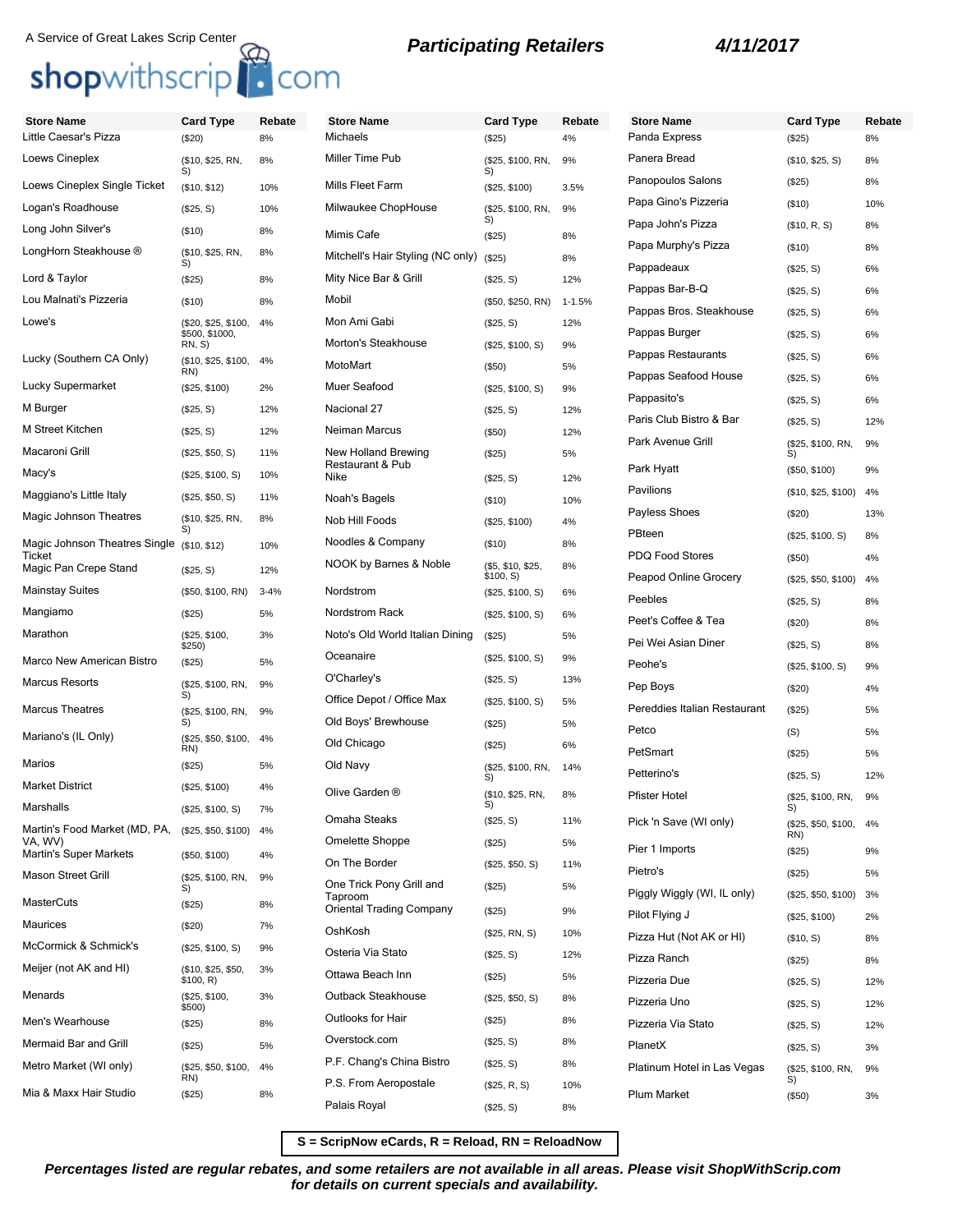## A Service of Great Lakes Scrip Center<br> **Shop**withscrip<br> **COM**

| <b>Store Name</b>                       | <b>Card Type</b>         | Rebate   | <b>Store Name</b>                            | <b>Card Type</b>                 | Rebate | <b>Store Name</b>             | <b>Card Type</b>           | Rebate     |
|-----------------------------------------|--------------------------|----------|----------------------------------------------|----------------------------------|--------|-------------------------------|----------------------------|------------|
| Popcorn Factory                         | (\$50, S)                | 12%      | Ruth's Chris Steak House                     | (\$50)                           | 10%    | Sleep Inn                     | (\$50, \$100, RN)          | $3 - 4%$   |
| Potbelly Sandwich Shop                  | (\$10)                   | 8%       | Safeway                                      | (\$10, \$25, \$100)              | 4%     | Sling TV                      | (S)                        | 7%         |
| Pottery Barn                            | (\$25, \$100, S)         | 8%       | Saks Fifth Avenue                            | (\$50)                           | 12%    | Smart & Final                 | (\$25, \$50, \$100)        | 3%         |
| Pottery Barn Kids                       | (\$25, \$100, S)         | 8%       | Saks Fifth Avenue OFF 5th                    | (\$50)                           | 12%    | S-Mart Foods                  | (\$25, \$100)              | 2%         |
| <b>Princess Cruise Lines</b>            | (\$100, S)               | 6%       | <b>Sally Beauty Supply</b>                   | (\$25)                           | 12%    | SmartStyle                    | (\$25)                     | 8%         |
| Qdoba Mexican Grill                     | (\$25)                   | 7%       | Salt and Pepper                              | (\$25)                           | 5%     | Smashburger                   | (\$10)                     | 10%        |
| Quality Inn                             | (\$50, \$100, RN)        | $3 - 4%$ | Saltgrass Steakhouse                         | (\$25, \$100, S)                 | 9%     | Software Etc.                 | (\$25, S)                  | 3%         |
| <b>Quick Chek</b>                       | (\$25)                   | 2%       | Sam's Club                                   | (\$10, \$25, \$100,<br>\$250, S) | 2.5%   | Sony PlayStation Plus         | (S)                        | 4%         |
| QVC                                     | (S)                      | 5%       | San Luis Resort                              | (\$25, \$100, S)                 | 9%     | <b>Sony PlayStation Store</b> | (S)                        | 4%         |
| R.J. Grunts                             | (\$25, S)                | 12%      | Saranello's                                  | (\$25, S)                        | 12%    | Southside Inn                 | (\$25)                     | 5%         |
| Rainforest Cafe                         | (\$25, \$100, S)         | 9%       | Saturday's Hair Salon                        | (\$25)                           | 8%     | Southwest Airlines            | (S)                        | 4%         |
| Raley's                                 | (\$25, \$100)            | 4%       | Save Mart Supermarkets                       | (\$25, \$100)                    | 2%     | Spa & Wellness by Spa Week    | (\$25, S)                  | 14%        |
| Randalls                                | (\$10, \$25, \$100)      | 4%       | SaveRite Grocery Warehouse                   | (\$25, \$100)                    | 4%     | Spafinder Wellness 365        | (\$25, S)                  | 12%        |
| Rave Cinemas                            | (\$25)                   | 4%       | Schuler Books & Music                        | (\$25)                           | 10%    | Spectators Sports Bar & Grill | (\$25)                     | 5%         |
| Red Ball Jet Cafe                       | (\$25)                   | 5%       | Sears                                        | (\$25, \$100,                    | 4%     | Speedway                      | (\$25, \$100, R)           | 4%         |
| Red Door Spa                            | (S)                      | 12%      | Sears Auto Service Center                    | \$250, S)<br>(\$25, \$100,       | 4%     | Speedway Food Court           | (\$20)                     | 7%         |
| Red Lobster ®                           | (\$10, \$25, RN,<br>S)   | 8%       |                                              | \$250, S)                        |        | <b>Sprouts Farmers Market</b> | (\$25, \$50, \$100)        | 5%         |
| Red Piano                               | (\$25, \$100, RN,        | 9%       | Seasons 52 ®                                 | (\$10, \$25, RN,<br>S)           | 8%     | St. Louis Bread Company       | (\$10, \$25, S)            | 8%         |
| Red Robin                               | S)<br>(\$25, S)          | 8%       | See's Candies                                | (\$25, \$19.90)                  | 9-20%  | Stable Inn                    | (\$25)                     | 5%         |
| <b>Red Sushi</b>                        | (\$25, \$100, S)         | 9%       | Sendik's Food Market                         | (\$25, \$100)                    | 4%     | <b>Stage Stores</b>           | (\$25, S)                  | 8%         |
| <b>Reel Club</b>                        | (\$25, S)                | 12%      | Sendik's Fresh2Go                            | (\$25, \$100)                    | 4%     | <b>Staples</b>                | (\$25, \$100, S)           | 5%         |
| <b>Regal Theatres</b>                   | (\$10, \$25, S)          | 8%       | Sentry                                       | (\$10, \$50)                     | 3%     | <b>Star Market</b>            | (\$10, \$25, \$100,<br>RN) | 4%         |
| Regal Theatres Premiere Movie (\$10, S) |                          | 10%      | Sephora                                      | (\$20, S)                        | 5%     | <b>Star Theatres</b>          | (\$10, \$25, RN,           | 8%         |
| Ticket<br>Regis Salons                  |                          |          | Shaw's Crab House                            | (\$25, S)                        | 12%    | Star Theatres Single Ticket   | S)<br>(\$10, \$12)         | 10%        |
| Regis Signature Salon                   | (\$25)                   | 8%       | Shaw's Supermarket                           | (\$10, \$25, \$100,<br>RN)       | 4%     | Starbucks                     | (\$5, \$10, \$25,          | 7%         |
| REI                                     | (\$25)                   | 8%       | Sheetz                                       | (\$25, \$100, R)                 | 3%     |                               | RN, S                      |            |
| <b>Republic Services</b>                | (\$25, S)                | 8%       | <b>Sheldon Cleaners</b>                      | $($ \$5)                         | 9%     | <b>Stater Bros. Markets</b>   | (\$25, \$100)              | 5%         |
| Restaurant at the Platinum              | (\$20, \$100)            | 10%      | Shell                                        | (\$25, \$50, \$100,              | 2%     | Steak 'n Shake                | (\$10)                     | 8%         |
|                                         | (\$25, \$100, RN,<br>S)  | 9%       | shi by Journeys                              | RN)<br>(\$25)                    | 10%    | Stein Mart                    | (\$25, S)                  | 7%         |
| Restaurant.com                          | (\$20)                   | 50%      | Shoe Carnival                                | (\$25)                           | 5%     | Stella Barra Pizzeria         | (\$25, S)                  | 12%        |
| Rich                                    | (\$25, \$100, R)         | 4%       | Shop 'N Save (IL and MO only)                | (\$10, \$25, \$100,              | 4%     | Stir Lounge in Las Vegas      | (\$25, \$100, RN,<br>S)    | 9%         |
| <b>Rio Grand Steakhouse</b>             | (\$25)                   | 5%       |                                              | RN)                              |        | Stop & Shop (NOT TOPS)        | (\$25, \$50, \$100) 4%     |            |
| Ristorante Brissago                     | (\$25, \$100, RN,<br>S)  | 9%       | Shopko                                       | (\$25, \$100)                    | 3%     | Strack & VanTil               | (\$25, \$100)              | 2%         |
| <b>Rite Aid</b>                         | (\$25)                   | 4%       | Shopko Hometown                              | (\$25, \$100)                    | 3%     | Stripburger                   | (\$25, S)                  | 12%        |
| <b>River Crab</b>                       | (\$25, \$100, S)         | 9%       | Shoppers Food & Pharmacy<br>(MD and VA only) | (\$10, \$25, \$100,<br>RN)       | 4%     | Stub Hub                      | (S)                        | 4%         |
| <b>Rock Bottom Restaurant</b>           | (\$25)                   | 6%       | ShopRite                                     | (\$25, \$100)                    | 4%     | Style America                 | (\$25)                     | 8%         |
| Rodeway Inn                             | (\$50, \$100, RN)        | $3 - 4%$ | Showplace                                    | (\$10, \$25, RN,<br>S)           | 8%     | Su Casa (Chicago Only)        | (\$25, S)                  | 12%        |
| Rosebud Bar & Grill                     | (\$25)                   | 5%       | Showplace Single Ticket                      | (\$10, \$12)                     | 10%    | Suburban Extended Stay Hotel  | (\$50, \$100, RN)          | $3 - 4%$   |
| Rose's Express                          | (\$25)                   | 5%       | Shutterfly                                   | (\$25, S)                        | 9%     | <b>SUBWAY® Restaurants</b>    | (\$10, \$50, RN)           | 6%         |
| Rose's on Reed's Lake                   | (\$25)                   | 5%       | Simms Steakhouse                             | (\$25, \$100, S)                 | 9%     | Summer House                  | (\$25, S)                  | 12%        |
| Ross Dress for Less                     | (\$25)                   | 8%       | Sinclair Oil                                 | (\$25, \$100)                    | 1.5%   | Sundance Grill                | (\$25)                     | 5%         |
| Roundys (IL and WI only)                | (\$25, \$50, \$100, 4%   |          | Sing Sing Dueling Pianos                     | (\$25)                           | 6%     | Sunoco                        | (\$50, \$250, RN)          | $1 - 1.5%$ |
| Royal Caribbean                         | RN)<br>(\$100, \$500, S) | 13%      | Sinigual                                     | (\$25)                           | 8%     | <b>Sunset Waste</b>           | (\$20, \$100)              | 10%        |
| Royal Farms                             | (\$25, \$100)            | 4%       | Sirius XM Radio                              | (S)                              | 4%     | SuperAmerica                  | (\$25, \$100, R)           | 4%         |
| Ruby Tuesday                            | (\$25)                   | 8%       | Skirvin Hilton                               | (\$25, \$100, RN,                | 9%     | Supercuts                     | (\$25)                     | 8%         |
|                                         |                          |          |                                              | S)                               |        |                               |                            |            |

**S = ScripNow eCards, R = Reload, RN = ReloadNow**